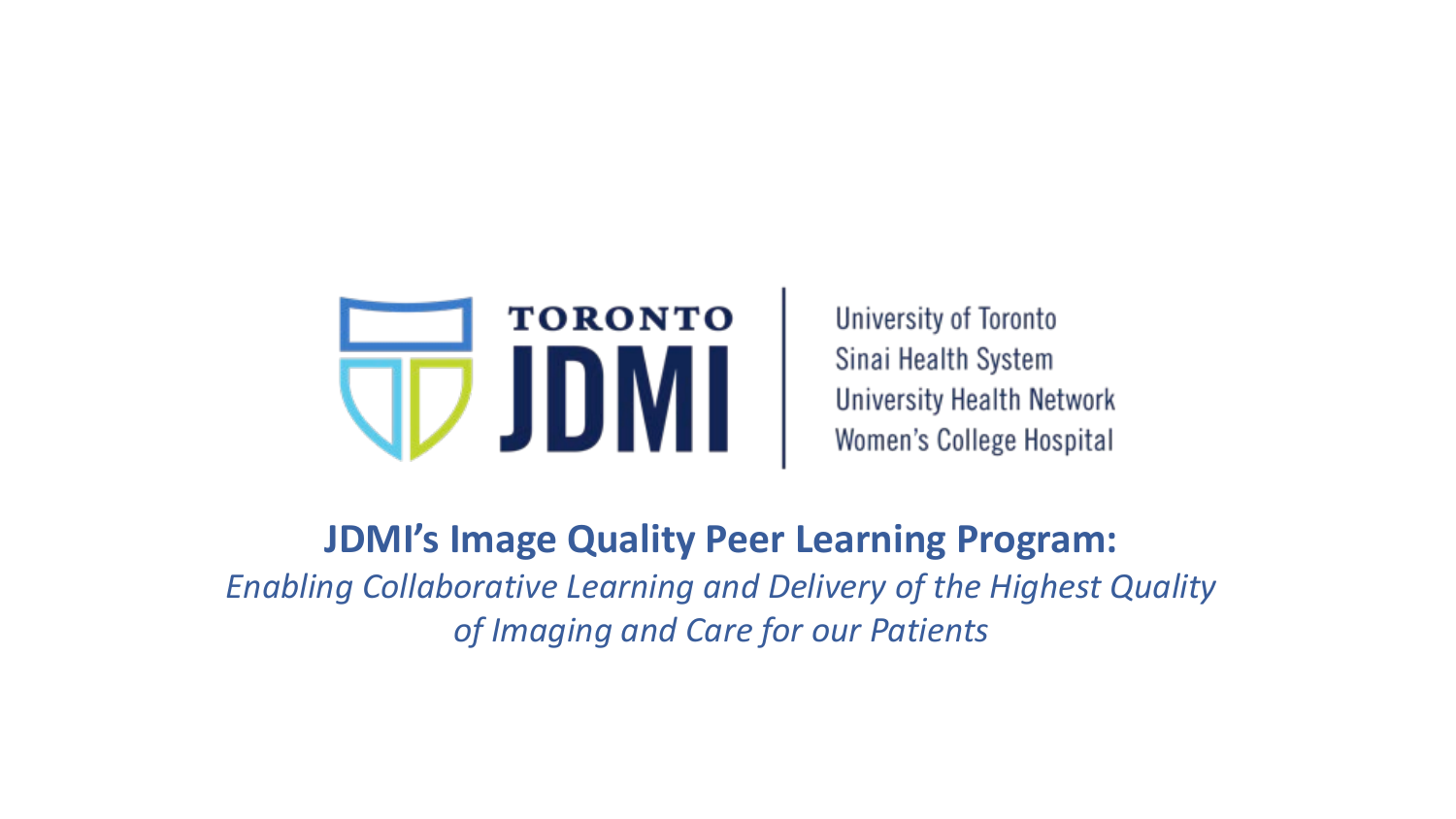

• No conflicts for interest; No other relationships with commercial interests exist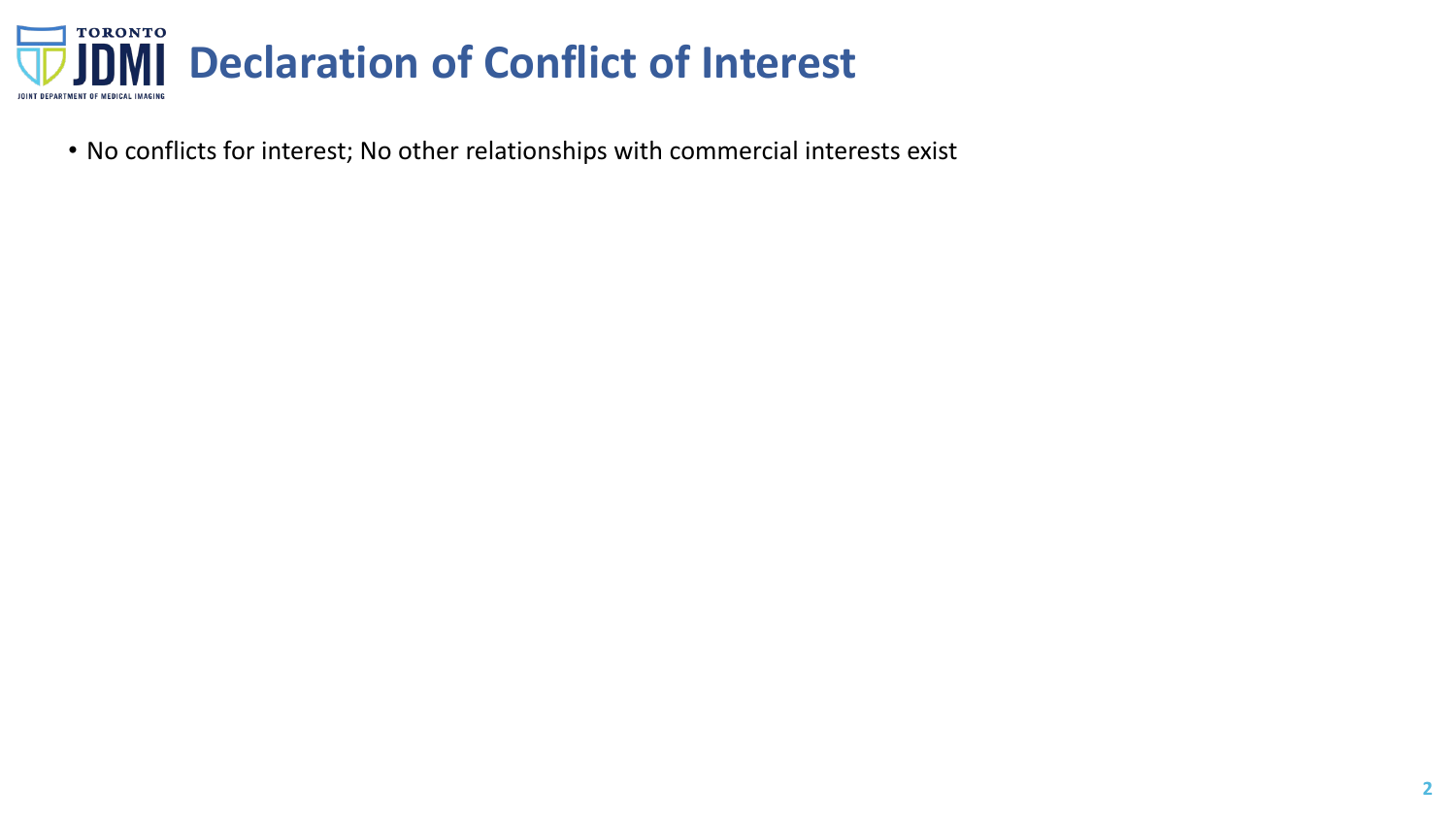

•*"Generic term for a process of self-regulation by a profession or a process of evaluation involving qualified individuals within the relevant field. Peer review methods are employed to maintain standards, improve performance and provide credibility. A peer review process in diagnostic imaging is typically used in the context of a radiology service's overall quality assurance program."*

—**Canadian Association of Radiologists**

The CAR Guide to Peer Review Systems (O'Keeffe, Piche, Mason; 2011)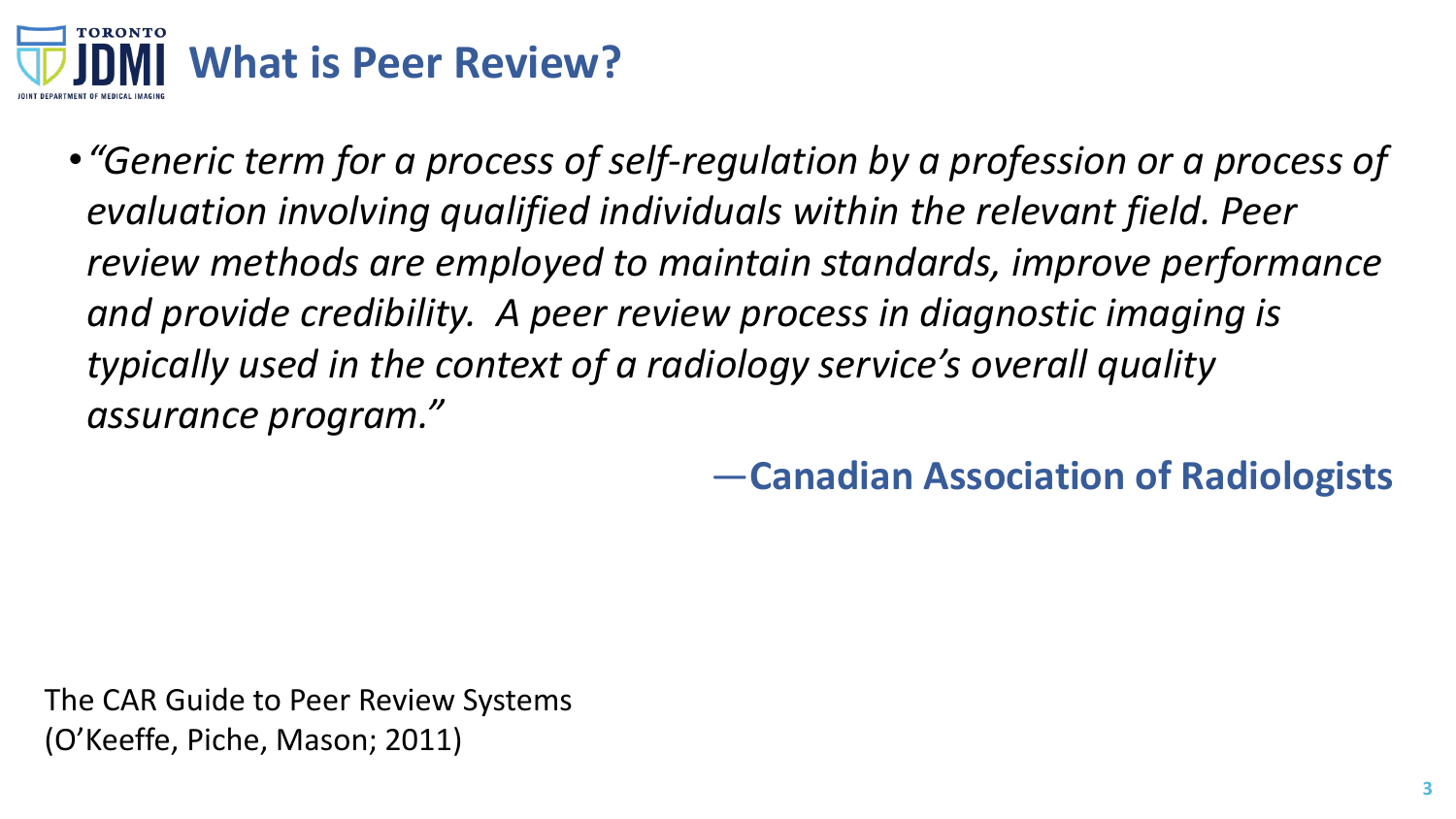## **TORONTO Key Principles of an Image Quality Peer Learning Program**

- Promotion of **knowledge sharing** & fostering a culture of **learning and continuous improvement** for technologists/sonographers
- Support of ongoing education, training and development of technical skills leading to **improved patient care**
- Identification of opportunities for **image quality improvements**
- Program is **non-punitive**
- Allows for **easy** participation
- **Minimal** impact to workflow
- Adhering to QCIPA and FIPPA legislations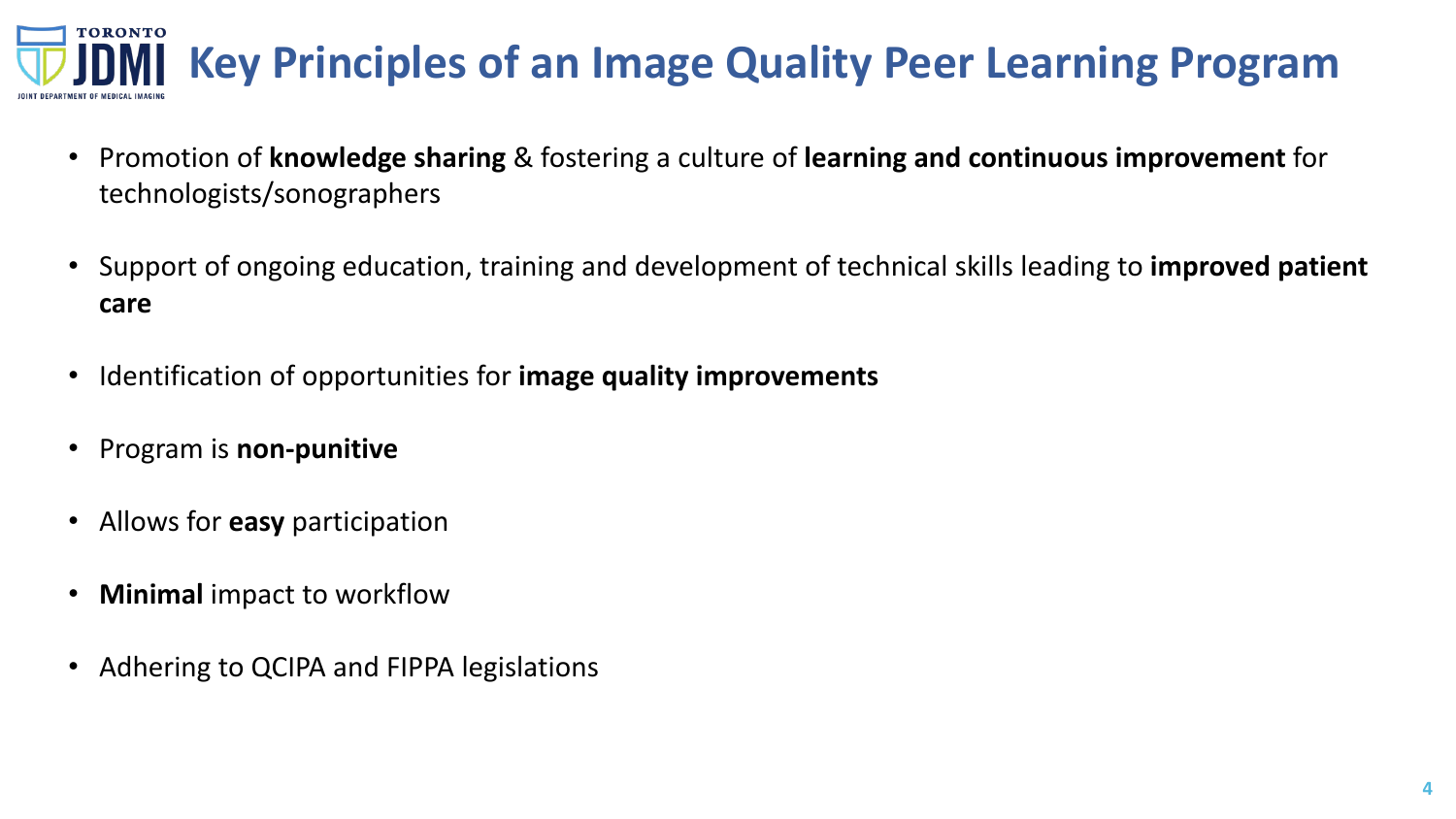

- Image Quality Peer Learning involves assigning randomly selected images to individual technologists and sonographers who retrospectively review image quality using modality-specific criteria
- A well-designed Peer Learning program is focused on promoting knowledge sharing and a culture of learning and continuous improvement

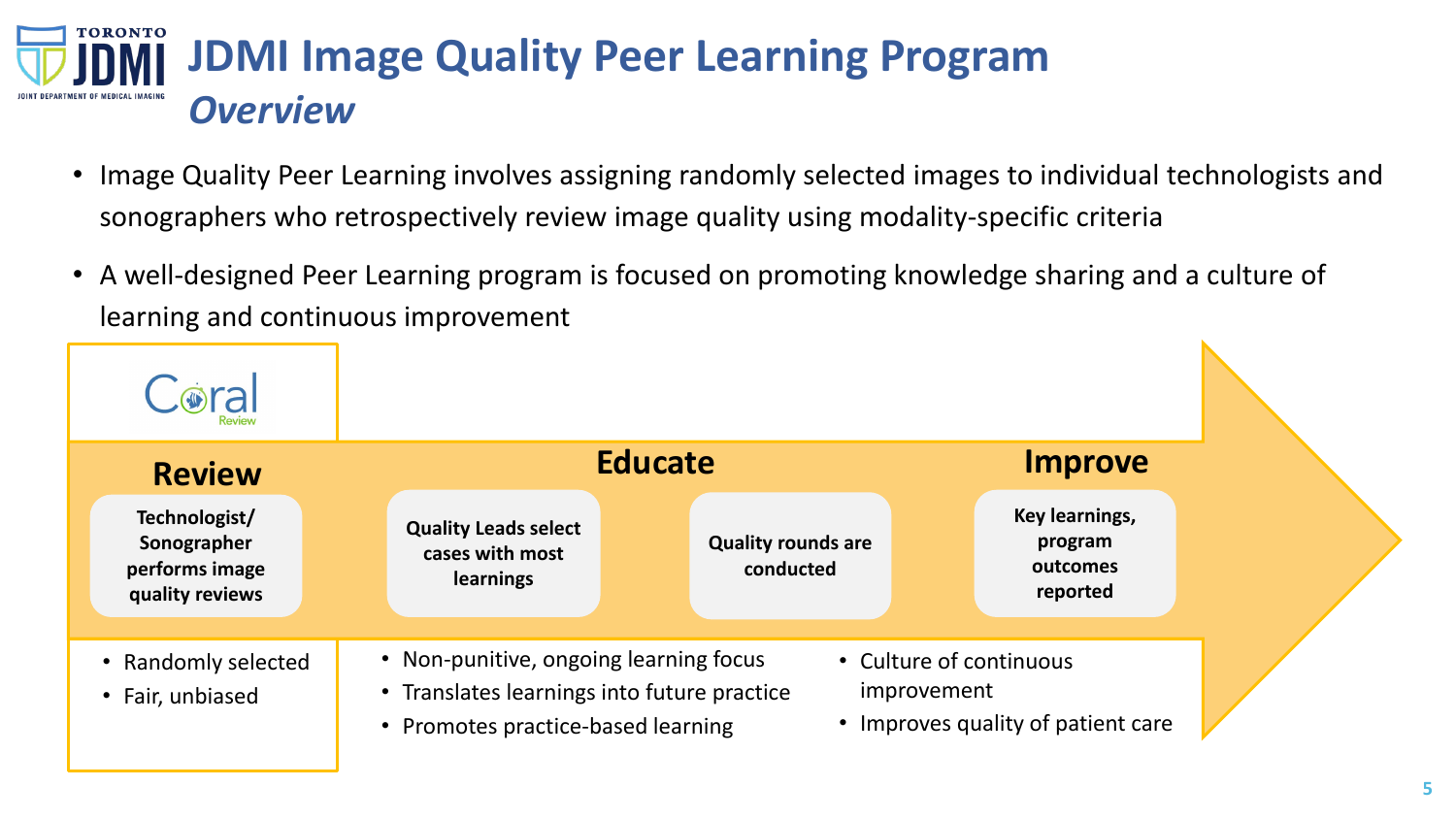**TORONTO JDMI Image Quality Peer Learning Program** *Key Enablers of Implementation*

> Over the 6-month implementation period, utilized **multi-disciplinary working groups**  (including IT, project management, and frontline technologist stakeholders) to **collaboratively develop** peer learning processes, policies and tools Cuarthe C month implementation noried

Leadership provided by Steering Committee, **leveraging existing leadership forums** to review and approve key working group outcomes

Initiated **comprehensive program communications** and **go-live planning** at least 2-months prior to program implementation

**Staggered go-live approach** to collect and leverage lessons learned to streamline support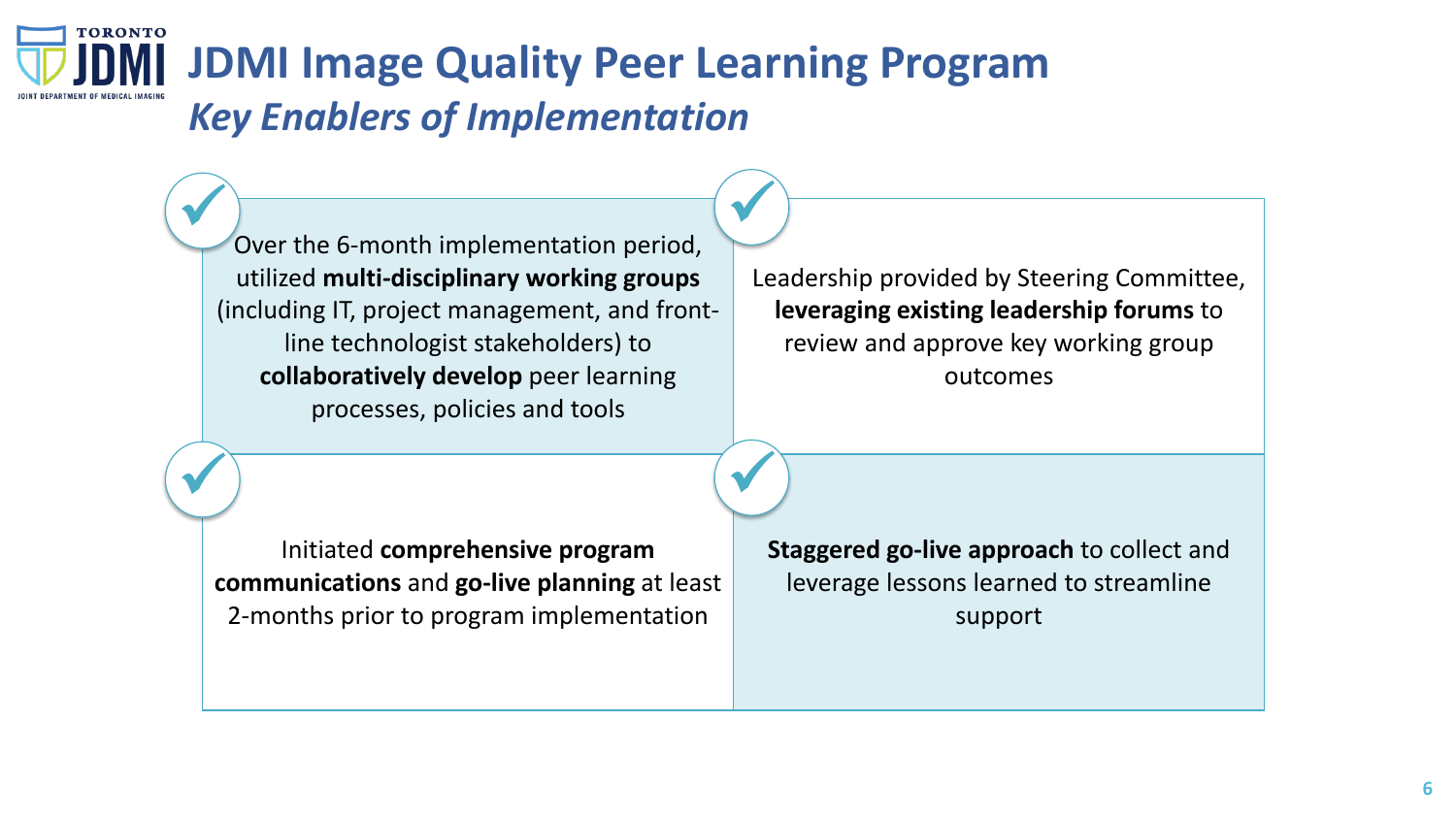**TORONTO JDMI Image Quality Peer Learning Program** *Key Roles and Responsibilities* 

### **Technologists/ Sonographers**

- − Complete assigned peer review cases
- − Actively participate in Quality Rounds



- − Serve as a champion for the peer learning process, for a group of technologists participating in the program
- − Provide leadership to the Peer Learning Program:
	- Select cases for learning
	- Execute Quality Rounds
	- Facilitate follow-up for cases as required
- − Deliver annual report to JDMI Quality of Care Committee

# **24** Quality Leads

### **Quality Leads Medical Imaging Leadership Team**

- − Ensure program sustainability by providing leadership and monitoring progress of peer learning program
	- Support Quality Leads in the execution of their responsibilities
	- Ensure availability of protected time for Quality Rounds
	- Monitor progress via review of program analytics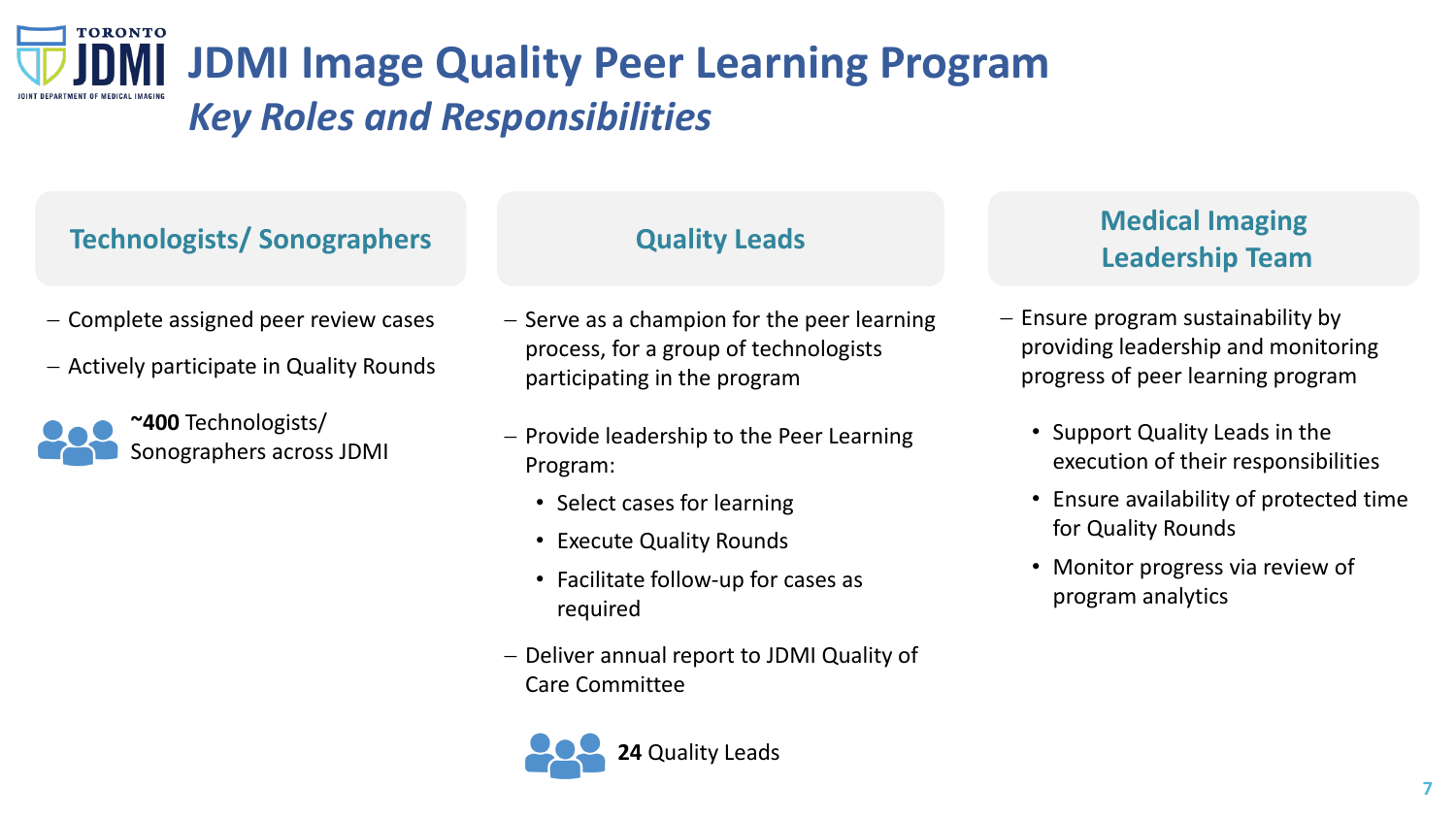



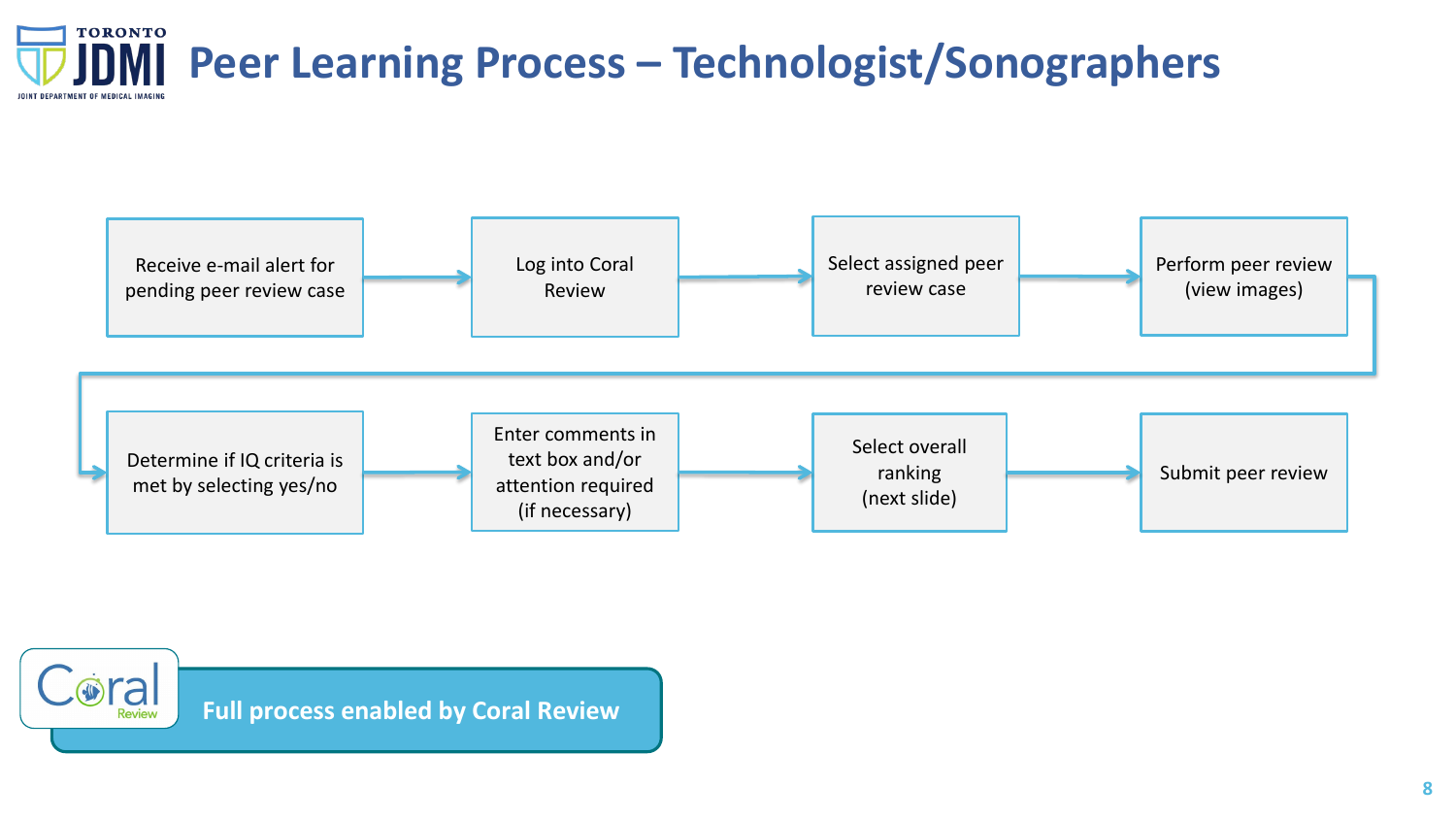